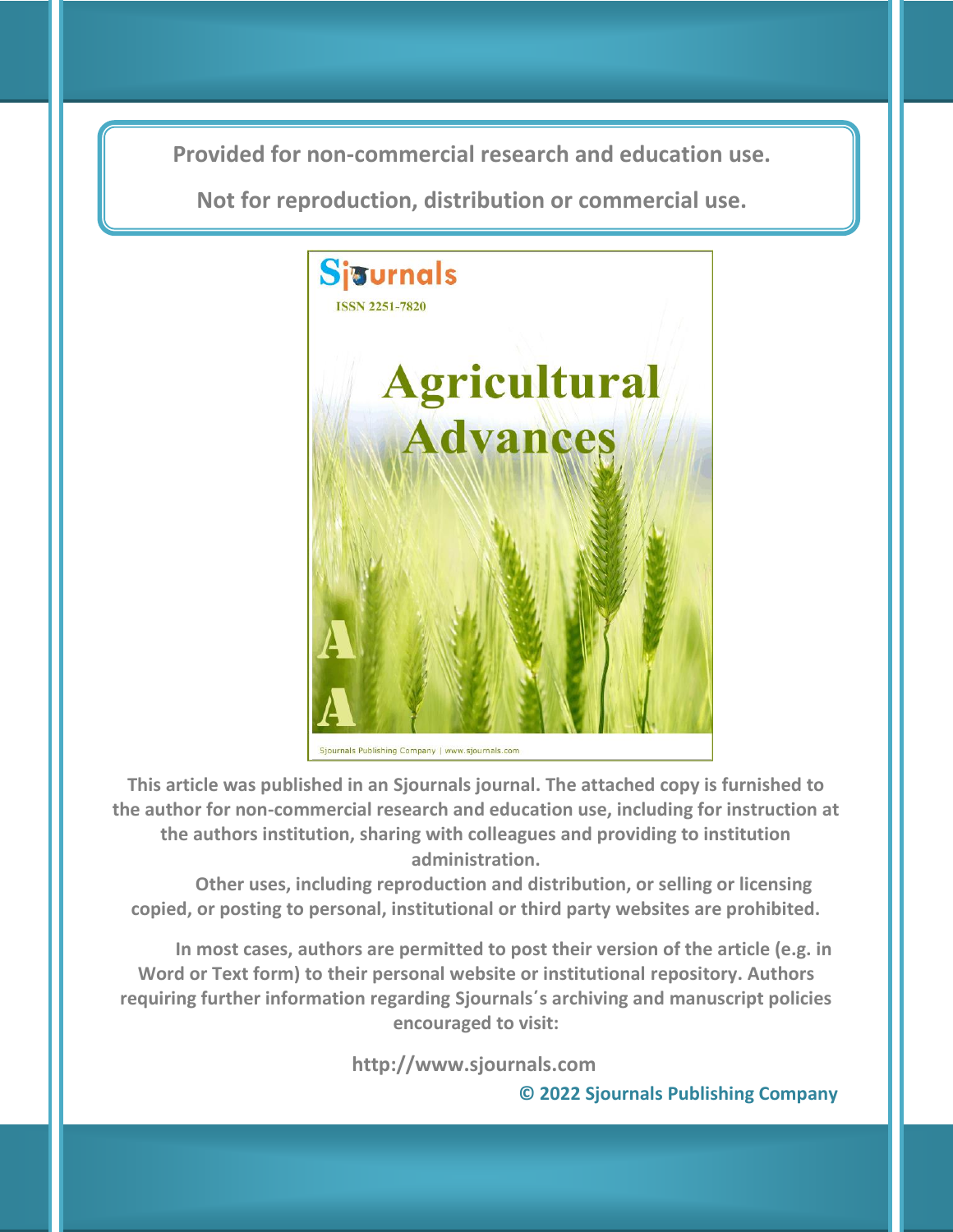



Contents lists available at Sjournals

Agricultural Advances

Journal homepage: www.sjournals.com

**Review article**

# **African agricultural research and development in support of food production in the African food systems**

# **Never Assan**

*Department of Agriculture Management, Zimbabwe Open University, Bulawayo Regional Campus, Bulawayo, Zimbabwe.*

\*Corresponding author: neverassan@gmail.com

## A R T I C L E IN FO

## *Article history,*

Received 10 December 2021 Accepted 17 January 2022 Available online 25 January 2022 iThenticate screening 12 December 2021 English editing 15 January 2022 Quality control 24 January 2022

*Keywords,* Agricultural Research & Development Food production African food systems

## **ABSTRACT**

African agricultural R&D is a decisive component of agricultural and food production in African food systems (AFS). However, despite efforts to conduct agricultural R&D through the decades, its impact on the continent's food systems has been questioned due to its shortcomings in generating visible agricultural production gains. African agricultural R&D initiatives have failed to address the perennial food production problems and improve African food systems. These concerns need to be addressed by making food systems more efficient, inclusive, and resilient through re-examining African Agriculture's R&D agenda. The realignment of the African Agricultural R&D that focuses on the agriculture and food production needs of the greater smallscale farming sector who are the majority becomes critical in improving the continent's food systems. On the other hand, due to the advent of climate change, any Agricultural R&D that target the promotion of local animal genetic resources will minimize exposure of the smallholder farming sector more to climate change risks. Mini-livestock is a small niche in smallholder agriculture that can contribute immensely to smallholder agriculture food production package. Of late urbanization has been a real demographic threat that seems to be consuming Africa, hence cannot ignore. Regularized program of action grounded on appropriate African Agricultural R&D initiatives will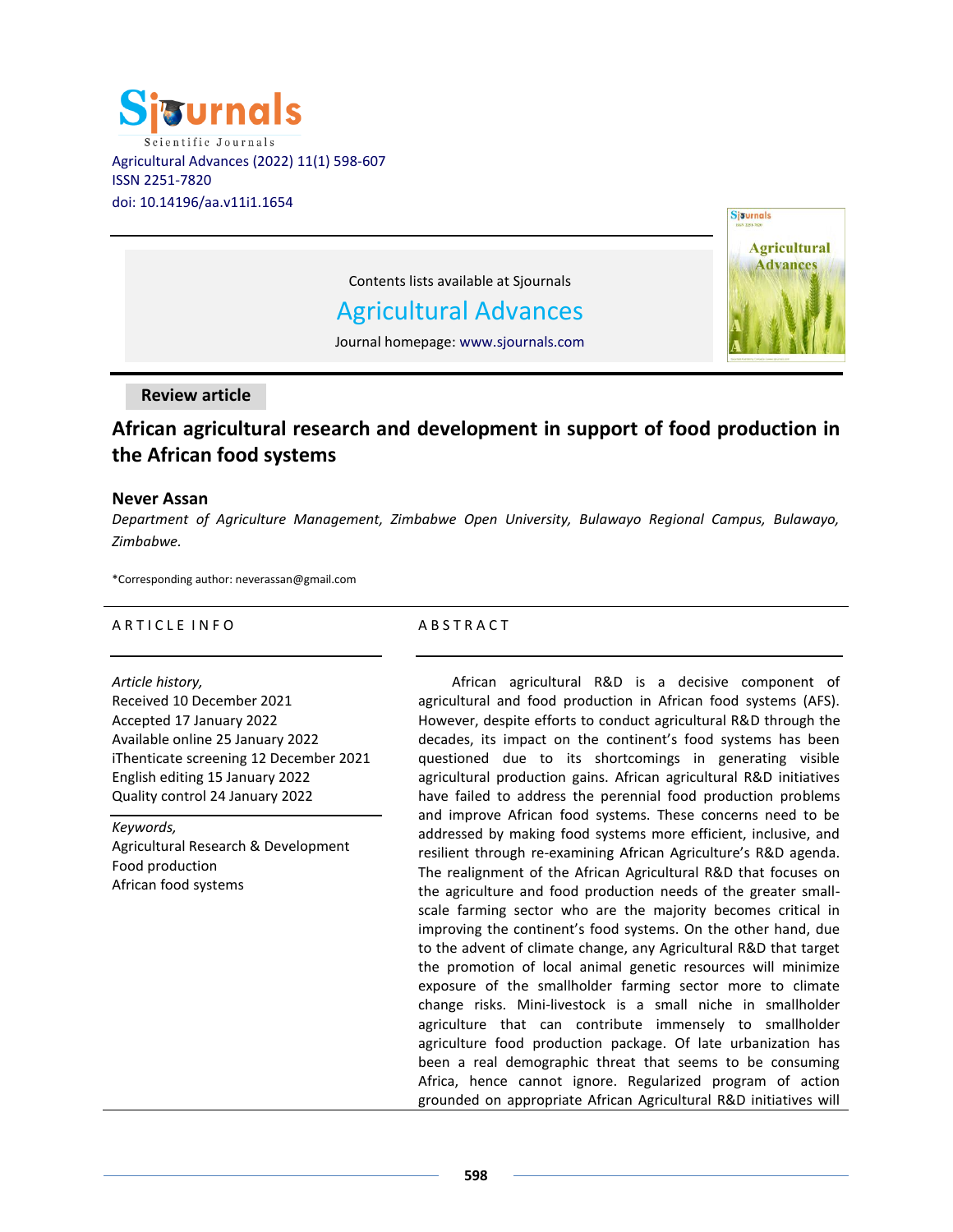enable urban agriculture to significantly contribute to the optimization of urban food production on a sustainable and environmentally sound basis. However, Africa should be wary of any inappropriate prescriptive agricultural R&D agendas that miss the intended benefits to enhance its food production capacity later on improved African food systems. The purpose of the discussion is to explore how African agricultural research and development can support food production initiatives in the AFS.

© 2022 Sjournals. All rights reserved.

## **1. Introduction**

For Africa, population growth is expected to remain the dominant driver of agricultural food demand. Here, there is a need to boost food production through research and development to keep up with the rapid population growth on the continent. By 2050, Africa will experience the largest population growth, which is approximated at 1.3 billion people, ranked the highest compared with other regions in the world (Lazuta, 2013), and continue growing to 4.5 billion by 2100, hence the implications for food demand are unfavorable. The food situation on the continent is expected to worsen due to the emerging climate change effect on agriculture and food production. Climate change is the greatest challenge that could bring down agricultural productivity considerably in Sub-Saharan Africa due to its vulnerability and low adaptive capacity (IPCC, 2007). The combination of advancing climate change and already vulnerable African food systems pose a calamitous situation that threatens small-scale farmers' agriculture and food production and livelihoods and Africa's food supply. According to United Nations Environmental Program<sup>3</sup> small scale food producers produce 70% of the total global food production<sup>3</sup>, while constituting the majority of food producers making up to 80 percent. This implies that agricultural R&D targeted on small-scale agriculture and food production will have a considerable impact on African food systems and might be one of the solutions to offset Africa's food crisis. It has been approximated that small-scale farms represent 80% of all farms in Sub-Saharan Africa (NEPAD, 2013). By examining the factors that are associated with small-scale agriculture and food production, agricultural R&D policy can be better informed and tailored to respond to the challenges of food production among this important group of producers. This study explores the missing links in agricultural research in addressing food production and improved African food systems include, but not limited to the following issues: agricultural R&D priorities incompatible within the realities in African food systems, refocusing on climate-smart agricultural R&D, intensification of the development and promotion of indigenous animal genetic resources as an important initiative in smallholder agrarian food production systems and regularization of urban agriculture. This study explores these areas as they relate to agricultural R&D, in this case, initiatives, and its failure to spruce agricultural food production, which is an essential requisite to improved African food systems.

## **2. Human population, food production and African food systems dynamics**

As Sub Saharan Africa faces a future of increased population and climate change, the current challenges of agriculture and food production and hunger will only become more salient. For Sub Saharan Africa, the population is projected to double by 2050, growing at 2.7% a year, which is more than twice as fast as South Asia (1.2 percent) and Latin America (0.9 percent) (United Nations, 2004). Figure 1 shows the extent of growth of the world population in developed countries against the developing countries. There is a clear indication that developing countries will experience greater population growth than developed countries. If Africa does not step up its food production agenda, the number of hungry people on the continent will increase as the years' progress to 2100. At present 20 percent of all citizens in Sub Saharan Africa are considered [undernourished](https://www.un.org/en/sections/issues-depth/food/index.html) and 277 million people out of the continent's 1.28 billion population faces [severe food insecurity](http://www.fao.org/state-of-food-security-nutrition) [\(Henderson,](https://www.fairobserver.com/author/betsy-henderson) 2020), while in 2019, 21.3 percent of the Sub-Saharan Africa population experienced severe food insecurity [\(Sasu,](https://www.statista.com/aboutus/our-research-commitment/2683/doris-dokua-sasu) 2021).

For Africa, population growth is expected to remain the dominant driver of total agricultural food demand in the future. Here, there is a need to boost food production to keep up with the rapid population growth on the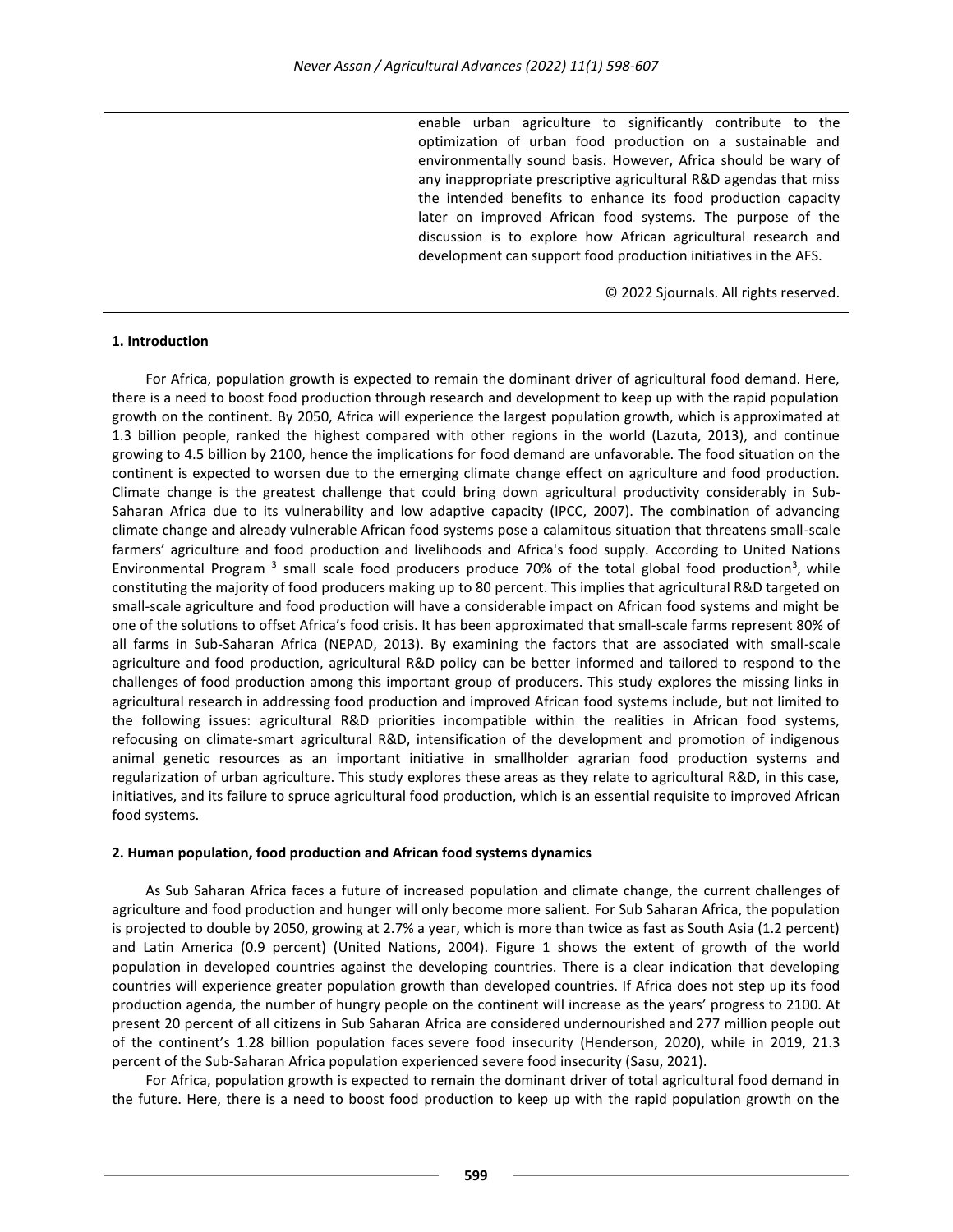continent. The explosive population growth will put more pressure on Africa's food supply. This case is disturbing because food production on the continent is already under threat from multiple stressors, namely, shortage of fresh water, soil depletion, and climate change. The UN Food and Agriculture [Organization](http://www.fao.org/) (FAO) approximates that farmers will have to produce 70 percent more food by 2050 to meet the needs of the world's [expected](https://www.theguardian.com/environment/2011/oct/23/child-6bn-population-adnan-nevic) 9 [billion-strong](https://www.theguardian.com/environment/2011/oct/23/child-6bn-population-adnan-nevic) population (UN, 2015).

Sub-Saharan Africa is ranked the lowest in terms of agricultural productivity and the highest percentage of people living in poverty in the world (World Bank, 2007). Africa's agricultural productivity is low, averaging 300 to 500 kg/ha compared to 2.5 tons/ha in the United States, for example. To a great extent, sunken yields are a result of poverty. Figure 2 shows how Africa featured in the world per capita food production; it has been the least on the global food productivity landscape. Because of low productivity, Africa holds the largest proportion of foodinsecure people, with one in four people undernourished and 16 percent of the population in developing countries remains undernourished (UN, 2009). FAO (2010) estimates that if current trends continue, the percentage of hungry people in the developing world will be 13% - shy of the targeted 11.8% mark (half of the estimated 23.6% figure from 1990-1992). Latin America and East and Southeast Asia have made dramatic improvements to reduce their regional hunger rates, for Sub-Saharan Africa lags (IFPRI, 2009). Roughly one-quarter of all people in sub-Saharan Africa remain undernourished. For years, many pundits have wondered why Africa seems increasingly unable to feed itself, despite having much of the world's remaining unutilized arable land.







**Fig. 2.** World per capita food production per region.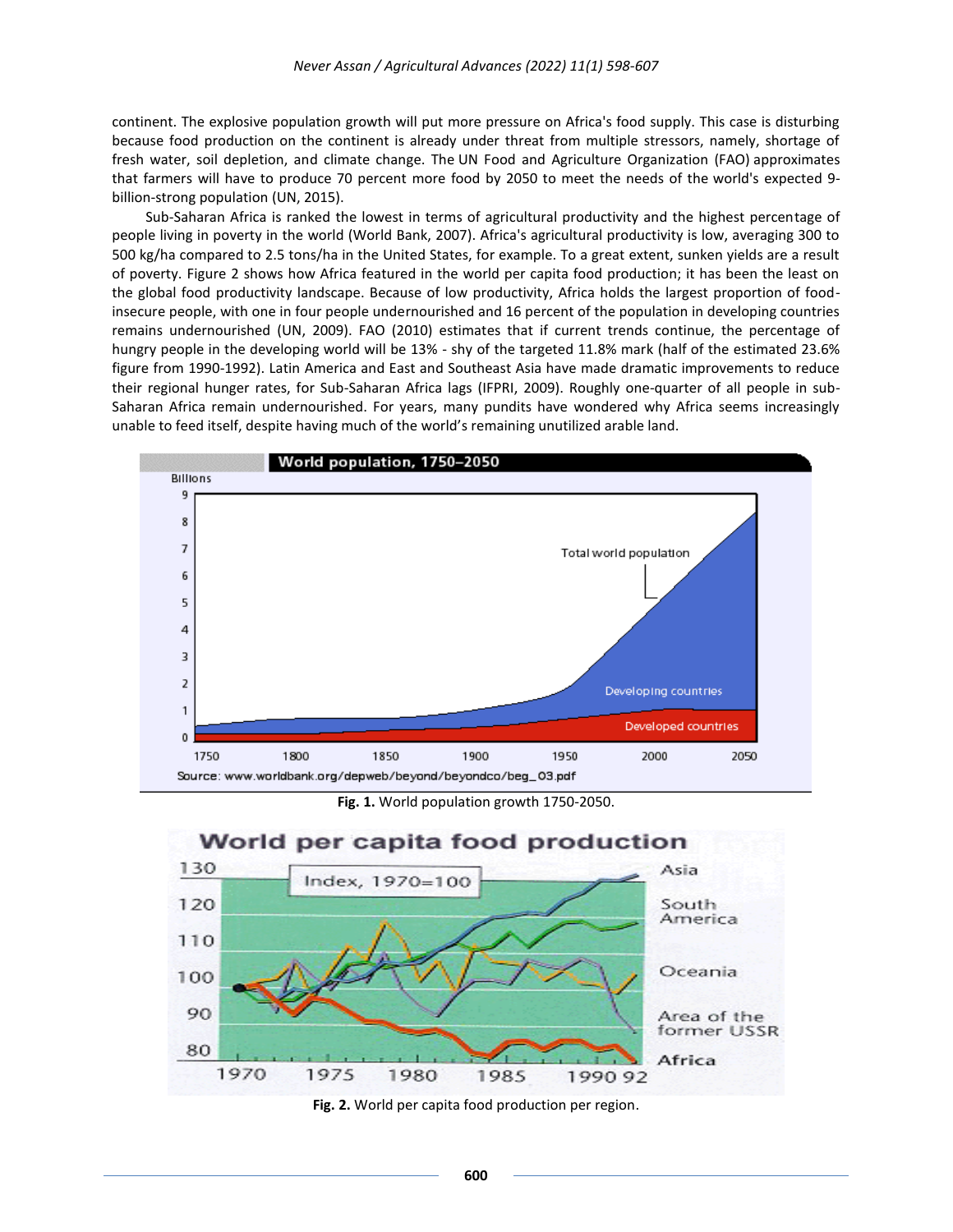#### **3. Agricultural R&D agenda and African food systems**

Small-scale producers are the dominant participants in food production in African food systems as a result maximum benefits for African food systems, research and development themes should be derived from a multiplicity of constraints which characterize small-scale farming systems. During the past five decades' agricultural collaboration on agricultural R&D on food production with external partners has played a pivotal role in the development and dissemination of agricultural food production technologies in Africa, however, despite all this effort, Africa remains hungry, why? The pertinent question is will this collaborative work, why is the agricultural production still low on the continent? Agricultural production science and research have been growing for decades, however, despite that Africa need not lose focus on the need to adopt a research agenda that enables agricultural science and research to interact and collaborate with its larger smallholder-farming population. A major effort is needed to enhance food production and improve African food systems through strong continental agricultural R&D agendas, - an effort that requires innovative strategies by Africans themselves and support by international development partners based on themes compatible with the realities of agricultural production issues on the ground. Here, Africa should be wary of any inappropriate prescriptive agricultural R&D agendas that miss the intended benefits to enhance its food production capacity later on improved African food systems.

External agricultural R&D agendas that has not been thoroughly scrutinized will likely pose some challenges as an outcome of the research. This is despite their excellent presentation, while the implementation may fail to meet the actual intention. To give a good example in this regard, is the crossbreeding of exotic and indigenous animal genetic resources, most programs on crossbreeding across Africa have been abandoned due to their disastrous outcome. crossbreeding per se has many benefits if the implementers have adequate resources such as land, water, nutrition, and improved management, and these factors are not obvious in African agriculture. Crossbreeding is a relevant example where African Agricultural Research suffers from prescriptive external research agendas, which are weaned from the real issues concerning the smallholder farmers' research gaps as a result the benefits for improved production are missed. Any agricultural R&D agenda that is meant to enhance agricultural production to improve African food systems should start with a systematic understanding of how critical factors of the agricultural research system impact its capacity to produce, diffuse and use for its food systems improvement. This move helps ensure the agricultural production of scientific evidence that is based on critical analyses of Africa's food systems development and policy challenges. Misappropriated agricultural research agendas will miss the opportunity to accelerate the drive for food production in turn improves the African food systems.

The agricultural R&D agenda should be based on known local research gaps, such research will have any impact on food systems improvement. This implies appropriate research diagnosis should be carried to verify the applicability The Agricultural R&D agenda before implementation; hence the research outcome will have relevancy on the issues be delving African food systems. Most of the African Agricultural R&D agendas in African food system improvement exist, they partly overlap an indication that researchers do not completely understand the African food systems and may emanate due to various reasons. Agricultural R&D agendas should take into account he different socio-economic, cultural, and environmental conditions which influence the outcome of any research. Most community-based Agricultural R&D agendas suffers from a lack of understanding of socio-economic, cultural, and environmental conditions factors as a result failure of R&D to generate visible gains.

Excellent agricultural research proposals meant to improve African food systems have fallen short of their applicability to the continent's food systems. Various possible reasons include a) major partners who do not understand African food systems prescribe inappropriate research agendas which African food experts blindly follow. In certain cases, African food systems research experts are to blame, they propose what they know the international agricultural research partners will fund although it's not of any significance in the improvement of the food production systems.

#### **4. Climate-smart agriculture research and African food systems**

Sub Saharan Africa is the most vulnerable continent to climate change (UN, 2021) and the complexity of the vulnerability of agriculture to climate change on the continent is driven by the interaction of various processes such as biophysical, economic, socio-cultural, geographical, ecological, institutional, technological and governance and can together reduce farmers' agricultural adaptive capacity (Nyasimi et al., 2014). Climate-smart agriculture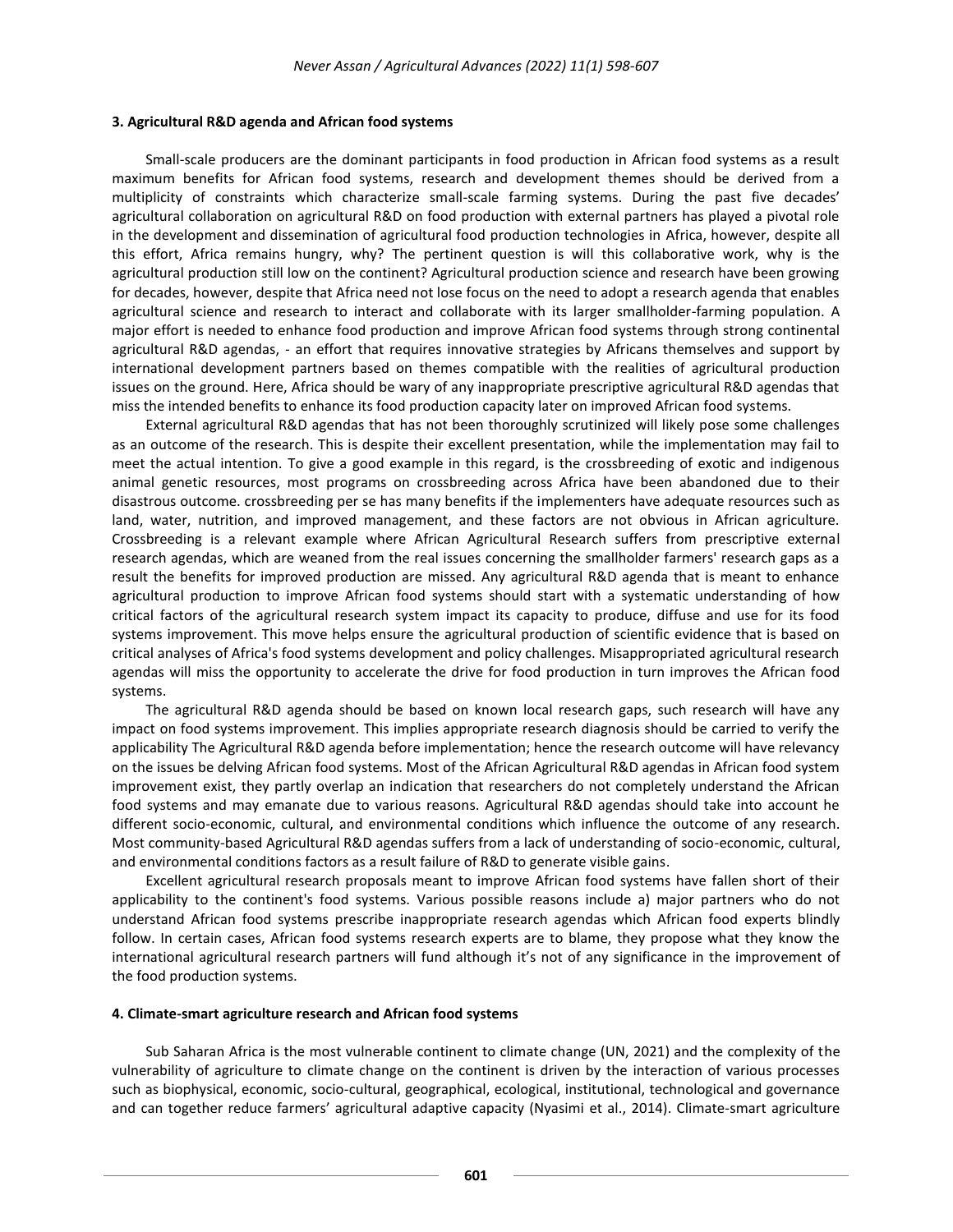research is the solution to counter the impacts of climate change in turn offering the highest returns on agricultural research investments. This implies that climate-smart agriculture practices are feasible options to offer the best chance to enhance agriculture and food production and security in African food systems, while imparting resilience and adaptive capacity in the long term. It has been noted that farmers are already adapting to climate change, and now the question lies on what kinds of climate-smart agriculture research investment and how much is needed to enhance farmers' adaptive capacity, and what can be done to increase adoption and scale up climatesmart agriculture practices. Climate-smart agriculture research and development will unlock Africa's agricultural and food production potentials for transformation to scale.

Climate change is a substantive modification in global temperature, precipitation, wind patterns, and other factors of climate that arise over many decades or longer. These alterations will continue to frustrate the agriculture and food production in African food systems with implications that much wider the effects on the environment. The risks associated with climate change on agriculture and food production in the African food systems will be attested most directly through its influence on crops, livestock, soils, weeds, and insects, and diseases to the components of the climate to which they are most responsive. Rainfall and temperature are the climate change drivers that are the most sensitive to change across agriculture and food production in African food systems. Because Africa food systems depend on small-scale producers, the continent will increasingly become vulnerable to a spectrum of emerging climatic risks and challenges with the likelihood of reduced food per capita production. Not only does the occurrence of climate change threaten the fragile food production systems, but small-scale farmers are to maintain more subsistence-oriented agriculture and food production practices, thus causing smallholder poverty (Dercon, 2009) and food shortages to persist. Due to Africa's small-scale rural farmers' high reliance on climate-dependent agriculture, are inclined to be more vulnerable to climate change incidences of extreme weather changes. Africa is vulnerable to climate change because of limited resources and incapacitation for mitigating and adapting to the effects of climate change (Harvey et al., 2014).

The union of advancing climate change and a fragile and vulnerable African food system is an "impeccable storm" that jeopardizes agriculture and food production and Africa's food supply. Addressing the impending threats accentuated by rapid climate change requires a fundamental shift in the African R&D agenda that can buffer African agriculture and food producers from climate damage and assist make agriculture and food production more resilient and sustainable for the long term. Climate change with expected long-term changes in rainfall patterns and shifting temperature zones is expected to have significant negative effects on agriculture and food production in Africa (DFID, 2004; Kinuthia, 1997). The effect of climate change on food production is broadly in the form of both direct and indirect impacts, hence the reduction in agricultural activities. FAO's (2018) projection is that Africa should double its food production by 2050 to feed the impending huge population growth to avert the food crisis. However, attaining such a target becomes problematic because there is the mounting opposite impact of climate change that is anticipated to considerably reduce food production capacity on the continent. This case becomes even critical because Africa's reliant on the small-scale food production sector which is the most vulnerable agriculture sector to climate change. Therefore, Africa design and implement climate change-related agricultural research and development innovative strategies to support food production to meet the demand of the continent's growing population.

Long-term impacts of climate change on food systems will be most heavily felt in smallholder agriculture resource-poor with fragile food systems and rural economies. The smallholders constitute the backbone of global agriculture and therefore extremely important for ensuring the food and nutritional security of the ever-increasing population, which is 9.5-10 billion by 2050. Nevertheless, the most vulnerable group in terms of adaptation and mitigation to the increased frequencies and intensities of the adverse effects due to climate change and therefore jeopardizing agricultural sustainability as a whole. Due to the climatic change in African food systems, especially the component of food production will continue to face many challenges that threaten its viability. Hence there is a need to target agricultural R&D agenda that has a potential of an inclusive mitigative thrust in confronting climate change in African food production systems. Climate change mitigation R&D in both crops and livestock should take the central stage in defining African food systems, there is a greater need to focus on smart climatesmart agricultural research. This case will be in addition to the stress on what type of livestock species and crop to promote in the production chain. The promotion of adapted livestock species and crop varieties in local communities will be critical in sustaining food production in the advent of climate change. Climate-smart animal agriculture should target promoting local animal genetic resources, because the use of exotic animal species that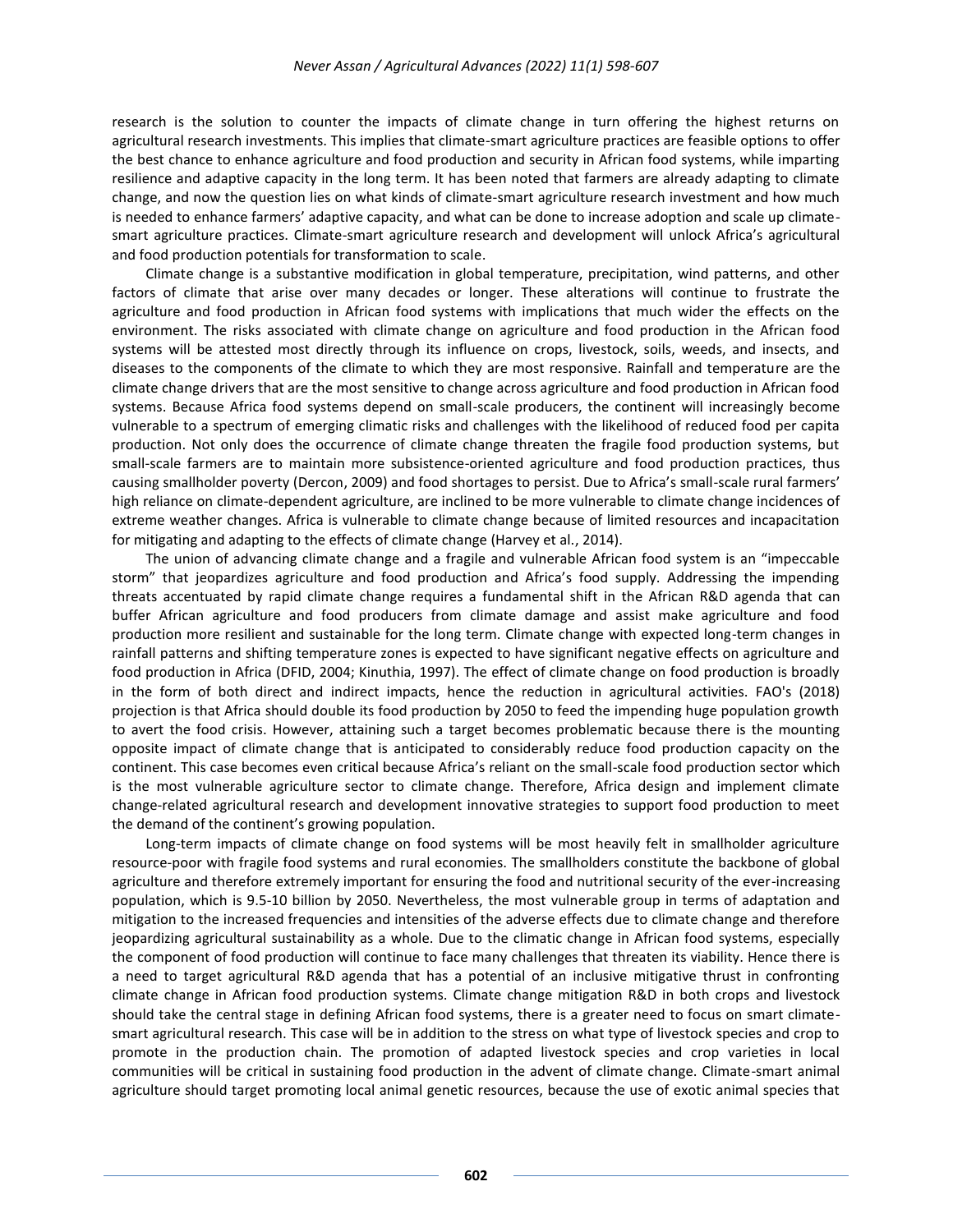cannot easily adapt to the climate change effects on the continent, expose smallholder to more to climate change risks.

## **5. Agricultural R&D, small-scale producers, and African food systems**

Small-scale rural agriculture and food production systems continue to play a key role in African food systems. Africa's food systems are heavily dependent on small-scale traditional agricultural and food landscape characterized by mosaics of small-scale poor resourced farmers working on small land units designated as family farms for their agricultural and food needs and livelihoods. The improvement of African food systems can be more rapid if the agricultural R&D agenda is targeted on the smallholder-farming sector. Agricultural R&D agendas need to be strengthened to support smallholder agriculture production with an emphasis on improved African food systems. It is essential to identify agricultural R&D agendas that have a capacity effect outcome to spruce agricultural production and supply sufficient food in reasonable balance to the people's requirements to overcome their food limitations in sound agriculture production and sustainable ways. The prospects for improving African food systems are reduced because of continued low production in subsistence agriculture, which has implications on trends of industrialization and however not forgetting the rapid rates of African population growth and raging urban population. Therefore, any agricultural R&D strategy that is modeled on enhancing food production in smallholder agrarian systems will have an immensely positive impact on African food systems. Enhancing the agriculture and food production capacity of small-scale serves as the entry point to meet the food demand of the growing population in Africa.

The agriculture and food production choices by small-scale farmers make and their outcomes will impact on different African food systems. Therefore, African R&D policies and investments that are targeted at strengthening small-scale resource-poor farming systems will be pivotal to sustaining food production and improving African food systems. In most cases, the African Agricultural R&D agenda has suffered from a fragmented and incoherent policy in the areas of small-scale agriculture and food production. An attempt should be made to improve agriculture and food production in sub Saharan Africa, this can only be achieved through agricultural R&D agendas that support production in small-scale farming sector by making the sector more vibrant, sustainable, and reliable.

## **6. Smallholder farming, indigenous animal genetic resources and Africa food systems**

The Smallholder agriculture sector is the habitat of the largest populations of livestock and poultry types in African food systems, and most of these are of indigenous animal genetic resources group. It is common knowledge that management of indigenous livestock and poultry types is a dominant agricultural activity in the smallholder agriculture sector in Africa, which is considered a key asset for the most rural population and contributes to the livelihoods and nutrition of purely subsistence households. Despite their low productivity they have continued to support the African subsistence food systems, of interest is that some of the animal groups are increasing in the population regardless of the adverse effects of climate change. The local animal genetic resources have been neglected when it comes to agricultural R&D, despite their critical role in food production. There has been a conspiracy to undermine the usage of the local animal genetic resources which has been effectively done through lack of R&D support toward this class of animals. With the impending adverse effects of climate change on agriculture and food production, the future of animal agriculture is hinged on the development and promotion of local animal genetic resources. Many measures need to be explored to make the smallholder livestock systems become the driving forces of African economies. Some of the strategic steps that can be adopted for future viable smallholder livestock production systems include the following: promotion of gender equality and equity in smallholder livestock production systems, and intensifying activities that support or encourage the usage of indigenous livestock genetic resources in smallholder livestock production systems. Therefore, it is against this background that livestock species that remarkably possess distinctive qualities enabling them to excel efficiently in the context of the uncertainties of climatic variability need to be promoted to reduce vulnerability in smallholder livestock production systems. By improving and expanding African food systems production segments-poultry, livestock, crop, fisheries-smallholder farming sectors become the hubs of improved food systems.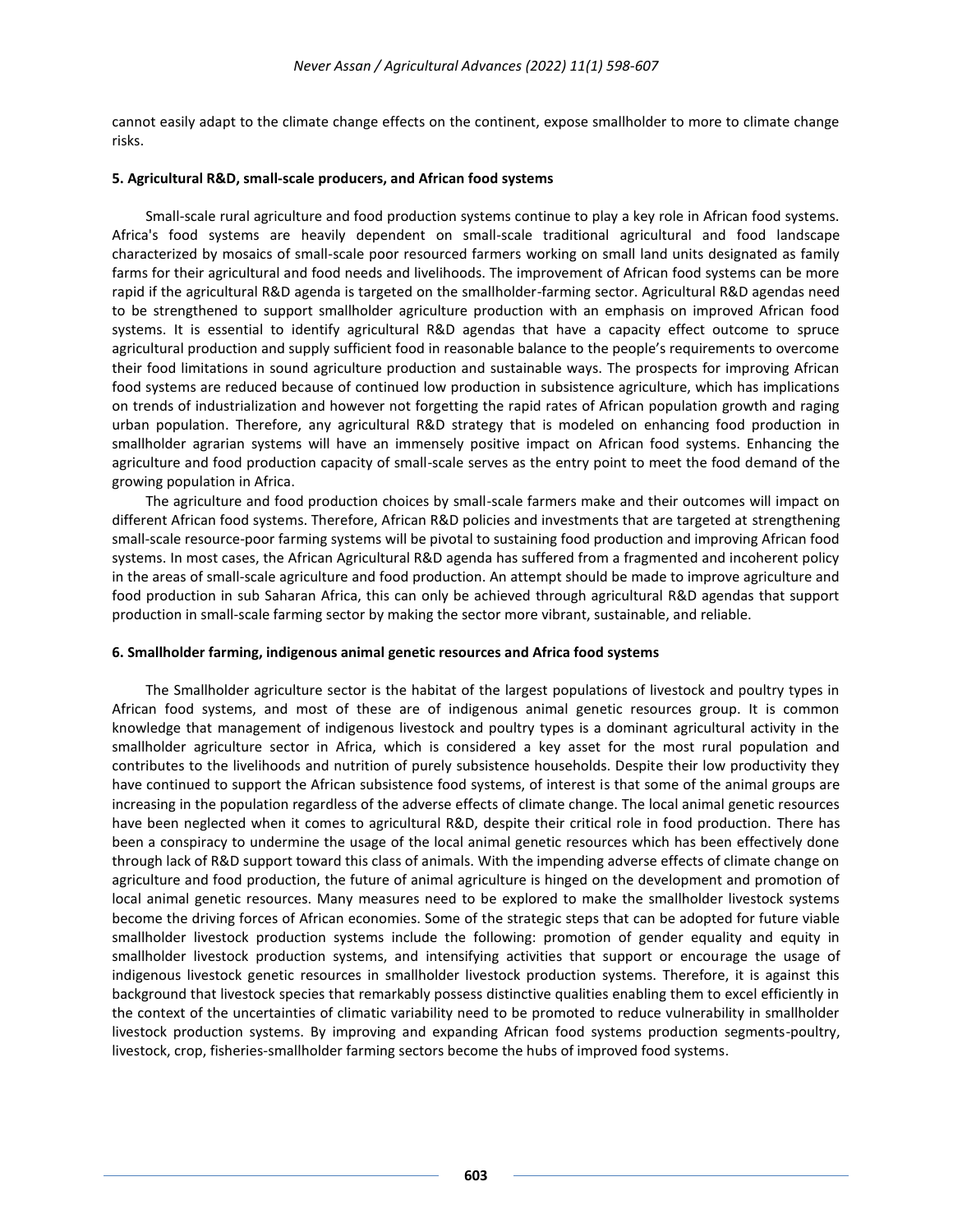#### **7. Mini-livestock, small-scale producers, and Africa food systems**

Mini-livestock is the little-known small animals however with potential socio-economic and environmental benefits. The major groups of mini livestock species that have shown promising attributes for food security include chickens (poultry), domesticated rabbits, beekeeping, snail production, rodents, guinea pigs, pigeons, and many others found in different parts of the world. The potential for mini livestock to contribute to agriculture and food production is through their easy integration or as part of agricultural diversification in smallholder agriculture. The rural food landscape can improve immensely through the promotion and development of mini-livestock. However, many R&D initiatives have been conducted to document the production of mini livestock. Mini-livestock is a small niche in smallholder agriculture that can contribute immensely to smallholder agriculture food production package. Given the economic, social, and ecological advantages of mini livestock farming, it is arguably deserving even greater attention. Mini livestock production apart from acting as a food source has diverse economic and social functions in African food systems. The conventional livestock production sector has been facing multiple challenges because of the rise in the human population, urbanization, and climate change. This trend has led to a rise in demand for livestock products, which means meat productivity or the number of meat animals will have to increase to meet the animal protein demand.

#### **8. Agricultural R&D, urban agriculture and African food systems**

Africa is currently experiencing rapid urbanization with far more implications on its food landscape, and food systems, hence the need to take agriculture to the urban areas. Urban agriculture can positively change the African food production landscape, and food systems. The concept is that agricultural and food production should be pursued in cities themselves, where the population is expanding. Due to rural-urban migration, the urban population in Africa is increasing considerably concerning the general population (Awumbila, 2017), and by 2025, nearly 55 percent of Africa's population will be found in urban centers, compared to 30 percent at present (FAO, 1994). Figure 3, shows the extent of rural versus urban population growth in developed versus underdeveloped countries. This demographic change will create a huge food demand in urban areas, as a result, if food production supply is not enhanced will result in food shortages in urban areas. The proposition is the efficiency of food supply will be dependent on bringing food production to the urban setup, hence, the need to regularize urban agriculture. A probable intervention on the food production supply side is to devise an agricultural R&D agenda that supports food production in urban vicinity.

#### Less developed regions



Africa, Asia (excluding Japan), Latin America and the Caribbean, Melanesia, Micronesia and Polynesia.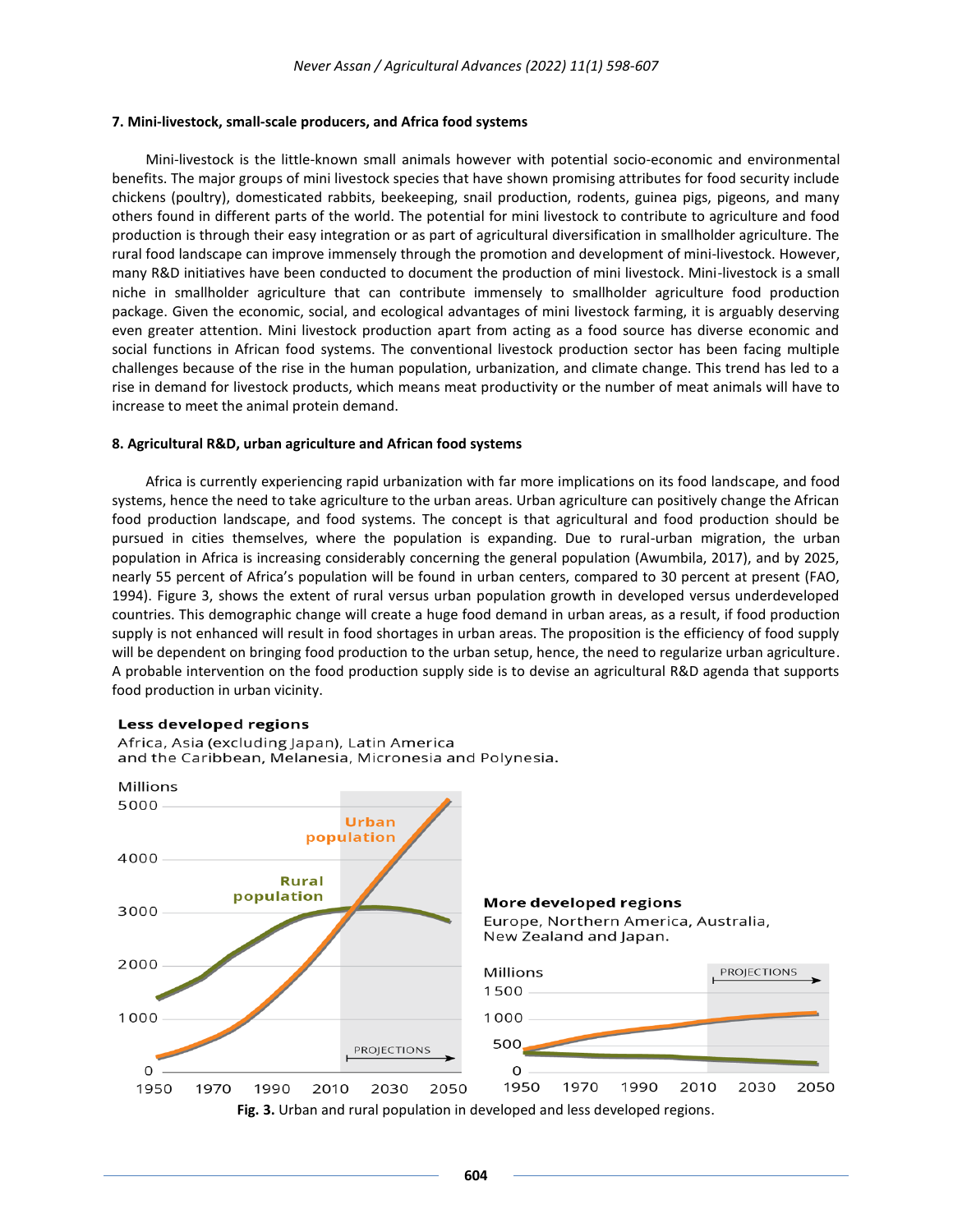Urban agriculture proffer multiple benefits (Figure), apart from urban agriculture supplying fresh food and nutrition, it proffers various socio-economic and ecological benefits. Many employment opportunities for the growing urban population, with the possibility of playing a major role in vitalizing the food supply chain. Bringing agriculture and food production to urban areas facilitates the shortening of the food supply chain, which is vital to improve African food systems. Urban agriculture shows great potential in the fulfillment of basic human needs, it not only provides food but also ensures a sustainable distribution and production system thereby creating employment opportunities, and regular income for individuals. The figure 4 shows that apart from agriculture and food benefits, urban agriculture provides other benefits, namely, environmental, economic, and ecological benefits. Restoration of biodiversity is one of the important environmental benefits of urban agriculture. Horticultural plants are cultivated in these gardens, such as ornamental crops, herbs, medicinal plants, flowers, garlic, and different types of vegetables (Chazovachii and Mutami, 2013).

#### **FOOD & NUTRITION SECURITY**

- **Dietary diversity**
- **Balanced diet**
- **Production of food and feed themselves**
- **Fresh agricultural products**
- **Improved animal intake**
- **Source of mineral & vitamin**
- **Improved nutrition**

## **SOCIAL BENEFITS**

- **Quality life**
- **Social isolation**
- **Crime prevention**
- **Medicinal herds**
- **Health & culture**
- **Family leisure**
- **Facilitate physical**
- **activity & health**
- **Aesthetic value**





- **Quality water & air**
- √ Energy efficiency<br>✓ Heat island effect
- **Heat island effect**
- **Keep urban runoff**
- **Diversity restoration**
- **Micro-climate improvement**

#### **ECONOMIC BENEFITS**

- **Income generation & diversification**
- **Employment**
- **Financial savings**
- **Spruce economic activities**

**Fig. 4.** Environmental, economic, food and nutritional and ecosystem service benefits of urban agriculture (Source: Author).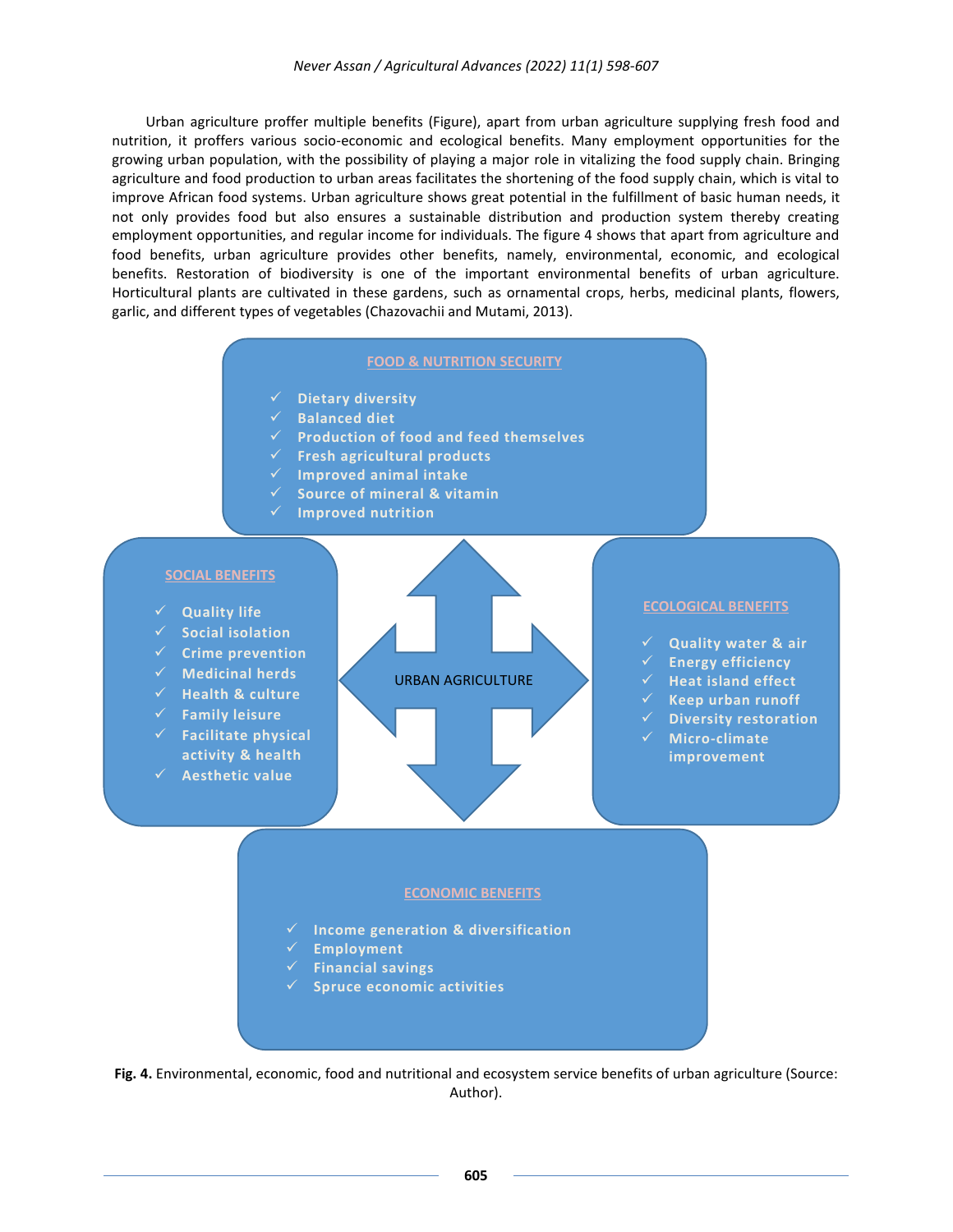Urban agriculture exhibits immense potential in the attainment of basic population food needs and ensuring a sustainable distribution and production system that impacts African food systems. Therefore, broadening urban agriculture-focused research within a regulated environment will go a long way to promote food production in urban agriculture. Urban agriculture has a greater role to play in complementing the food production in Africa. In this case, dependent on its contribution to the food package of a proportion of the urban population, in turn, significantly contributes to the total food production deficit on the continent.

### **9. Conclusion**

African agricultural R&D must undergo a significant transformation to meet the challenges of agriculture and food production and security and climate change effect. Fortunately, opportunities exist that can help to achieve this transformation where government, international aid, and private sector partners must invest in climate-smart agriculture research to build upon and scale to alleviate Africa's present and future food crisis. Africa's agriculture and food production will need to be enhanced if the food demands for a growing population are to be met, against a background of emerging climate change adversity, urbanization, and present shortcomings of the African Agricultural R&D agenda. To build smallholder farmers' resilience to climate change there needs to be greater adoption of integrated climate-smart agriculture technologies. The continued low per capita food production in Africa is an indication that the returns on investment of agricultural R&D on agriculture and food production have had minimal impact on the continent's food systems. This is against the background that agricultural R&D local diagnoses are indispensable for prioritizing research themes targeted on interventions and sequencing actions in small-scale food production. Small-scale agriculture is a critical component of Africa's food production equation, while regularized urban agriculture has immense complementary potential in the attainment of basic population food needs, and also ensuring a short supply food chain that impacts African urban food systems. Prioritization of research in support of African urban agriculture is a feasible strategy that has immense potential in the attainment of impending basic urban population food demands driven by the urban explosive population growth and also ensuring a sustainable distribution and production system that impacts positively on African food systems. An enabling institutional and policy environment is needed that supports African Agricultural R&D oriented to smallscale farmers' needs, as well as the regulating of urban agriculture systems. Small-scale farmers, can successfully adapt their agriculture and food production strategies to complement to meet the demands of Africa's growing population but need supportive agriculture research and development policy environment. Mini-livestock is more likely to adapt to climate change and improve the protein supply per unit area, especially in the rural communities, where the population is expected to increase drastically.

#### **References**

- Awumbila, M., 2017. Drivers of Migration and Urbanization in Africa: Key Trends and Issues. Centre for Migration Studies, University of Ghana Legon, Ghana.
- Chazovachii, B., Mutami, C., 2013. Community gardens and food security in rural livelihood development: the case of entrepreneurial and market gardens in Mberengwa, Zimbabwe. Russ. J. Agr. Soc. Econ. Sci., 1(13).
- Dercon, S., 2009. Risk, poverty, and insurance. In Vargas, R., Hill, Torero M. (Eds.), Brief 3 in innovations in insuring the poor. 2020 Vision Focus 17. Washington, DC: International Food Policy Research Institute.
- DFID, 2004. Climate change in Africa. Key sheets on climate change and poverty (2004). F.A.O. (Food and Agricultural Organization), 1994. Women, Agriculture and Rural Development. Corporate Documents Repository, Economic and Social Development Department. A synthesis report of the Near East Region Adapted from Human Development Report and Country Papers, UNDP.
- FAO, 2015. The State of Food Insecurity in the World 2015. Rome: FAO (2015).
- FAO, 2018. State of Food and Agriculture in Africa: Future Prospects and Emerging Issues, FAO Regional Conference for Africa, Khartoum, the Sudan, 19-23 February.
- FAO, IFAD, UNICEF, WFP & WHO, 2019. The State of Food Security and Nutrition in the World 2019. Safequarding against economic slowdowns and downturns. Rome, FAO.
- Harvey, C., Rakotobe, Z., Rao, N., Dave, R., Razafimahatratra, H., Rabarijohn, R., Rajaofara, H., Hazell, P., Poulton, C., Wiggins, S., Dorward, A., 2007. The future of small farms for poverty. Innovations in insuring the poor. 2020 Vision Focus 17. Washington, DC: International Food Policy Research Institute. USA.